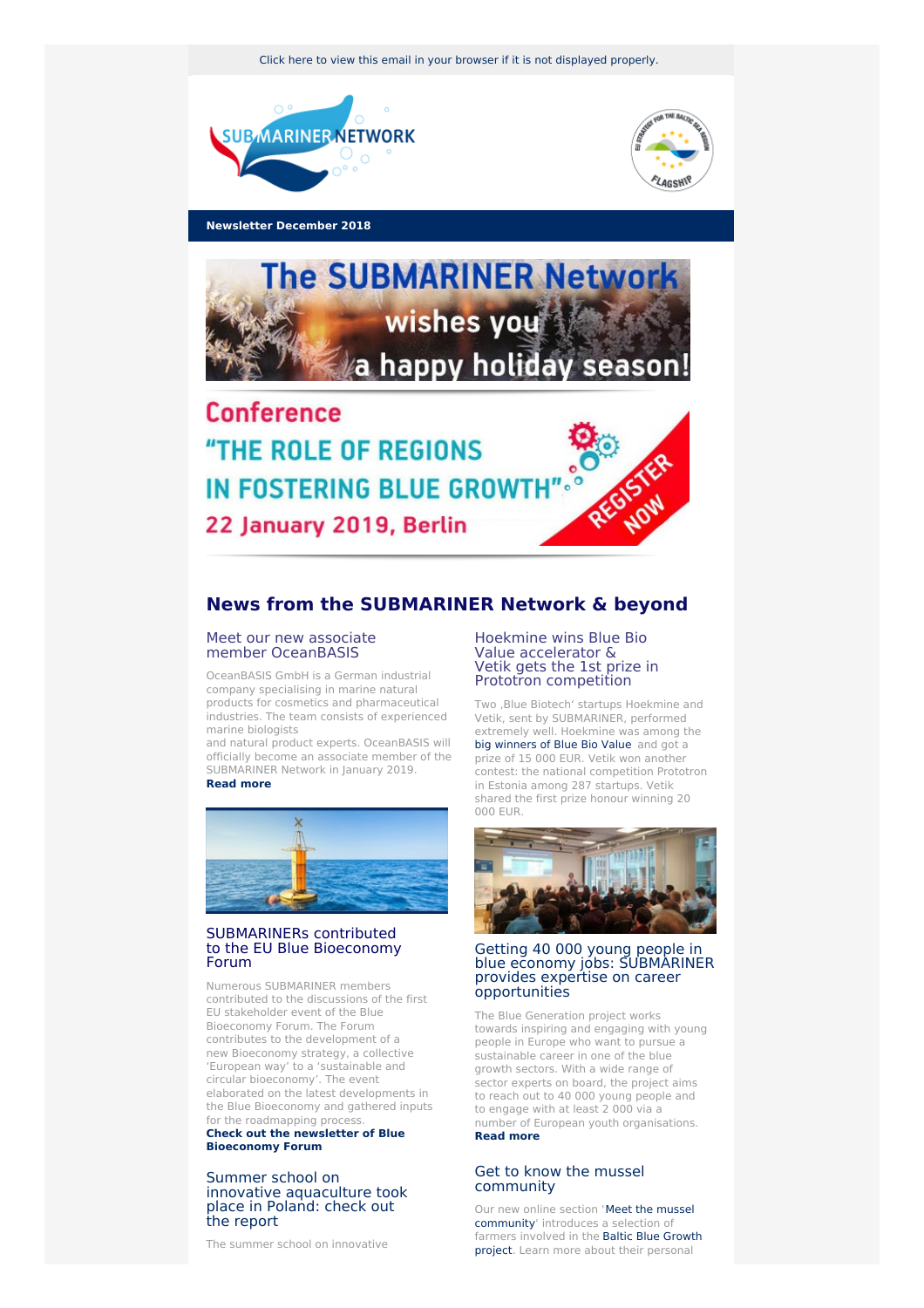aquaculture took place on 17-19 Sept. '18 at the Institute of

Oceanography, University of Gdańsk as part of the [InnoAquaTech](https://www.submariner-network.eu/projects/innoaquatech) project. The school reached out to aquaculture entrepreneurs, potential investors & specialists in recirculation technology & crustacean farming. Thirty SMEs & researchers from Poland contributed to the event. Get the full report on the summer school [here](https://www.submariner-network.eu/images/projects/innoaquatech/Images/summer_school_report_final.pdf). **[Read](https://www.submariner-network.eu/projects/innoaquatech/innoaquatech-news/393-moving-towards-sustainable-crustacean-farming-a-summer-school-on-white-leg-shrimp-in-poland) more**



### Study visit to Belgium – a breath of fresh air for European [aquaculture](https://www.submariner-network.eu/projects/innoaquatech/innoaquatech-news/422-innoaquatech-study-visit-to-belgium-a-breath-of-fresh-air-for-european-aquaculture)

Almost 20 participants from the South Baltic Region got in touch with the innovative approaches of the Flemish aquaculture sector and learned about new species that are rarely found in Europe. A successful InnoAquaTech study visit to Iceland in March '18 was followed by another excursion on 27-29 Nov '18. The event, planned by BioCon Valley®, brought together numerous participants from Denmark, Germany, .<br>Lithuania, Poland and Sweden. **[Read](https://www.submariner-network.eu/projects/innoaquatech/innoaquatech-news/422-innoaquatech-study-visit-to-belgium-a-breath-of-fresh-air-for-european-aquaculture) more**

motives for managing a mussel farm. **[Read](https://www.submariner-network.eu/projects/balticbluegrowth/meet-the-mussel-community) more**



## s.Pro starts off two new projects related to marine litter

In line with the new EU Strategy for Plastics in a Circular Economy, AQUA-LIT will provide the aquaculture sector with a toolbox that can showcase tools, case studies, and best practices. The project will create links between stakeholders to address the three main components of marine littering: prevention & reduction, monitoring & quantification, removal & recycling.

# **Read more about [AQUA-LIT](https://www.submariner-network.eu/news/general-news/431-new-project-aqua-lit-preventive-measures-for-averting-the-discarding-of-litter-in-the-marine-environment-from-the-aquaculture-industry)**

s.Pro will work on a new project launched by the Federal Environment Agency (UBA) to assess the EU legislative proposal on singleuse plastics and fishing gear. The technical measures suitable for the most widely spread litter items will be evaluated from an environmental point of view.

**Read more [about](https://www.submariner-network.eu/news/general-news/429-a-new-study-will-look-into-the-assessment-of-the-eu-legislative-proposal-on-single-use-plastics-and-fishing-gear) the UBA study**

## Check out the unique Master's [Programme](https://www.submariner-network.eu/news/general-news/423-ugot) in Sea and Society starting in 2019

Are you looking for an exciting master's degree with a focus on the sustainability of the oceans and new solutions? The University of Gothenburg launches the unique interdisciplinary Master's Programme in Sea and Society preparing for a broad marine career. It is open to everyone with a bachelor's degree. No fees for EU citizens. **[Read](https://www.submariner-network.eu/news/general-news/423-ugot) more**

# [Upcoming](https://www.submariner-network.eu/events) events

15 [January](https://www.submariner-network.eu/events/160-star4bbi-webinar-focus-group-webinar-on-algae-and-aquatic-biomass-for-use-in-bio-based-products) 2019

**[STAR4BBI](https://www.submariner-network.eu/events/160-star4bbi-webinar-focus-group-webinar-on-algae-and-aquatic-biomass-for-use-in-bio-based-products) Webinar – Focus group webinar on algae and aquatic biomass for use in bio-based products**, the event is ONLINE

17 **[January](https://www.submariner-network.eu/events/158-jpi-oceans-seminar-increasing-the-impact-of-european-investments-in-marine-and-maritime-research-what-s-on-the-horizon) 2019 JPI Oceans seminar | Increasing the impact of European [investments](https://www.submariner-network.eu/events/158-jpi-oceans-seminar-increasing-the-impact-of-european-investments-in-marine-and-maritime-research-what-s-on-the-horizon) in marine and maritime research - What's on the Horizon?** Brussels, Belgium

22 [January](https://www.submariner-network.eu/events/150-the-role-of-regions-in-fostering-blue-growth) 2019

**[Conference](https://www.submariner-network.eu/events/150-the-role-of-regions-in-fostering-blue-growth) 'The Role of Regions in fostering Blue Growth',** EUREF Campus, Berlin, Germany

24 – 25 [January](https://www.submariner-network.eu/events/163-maritime-cluster-of-west-sweden-sustainable-blue-growth-products-and-services-in-a-biobased-blue-economy) 2019 **Conference Sustainable blue growth - products and services in a biobased blue economy,** [Fiskebäckskil,](https://www.submariner-network.eu/events/163-maritime-cluster-of-west-sweden-sustainable-blue-growth-products-and-services-in-a-biobased-blue-economy) Sweden

25 – 27 [February](https://www.submariner-network.eu/events/164-bioprosp-19-unlocking-the-potential-of-biomolecules-from-marine-environments) 2019 **[BIOPROSP\\_19:](https://www.submariner-network.eu/events/164-bioprosp-19-unlocking-the-potential-of-biomolecules-from-marine-environments) Unlocking the potential of biomolecules from marine environments**

16 - 17 May [2019](https://www.submariner-network.eu/events/155-european-maritime-day-2019) **[European](https://www.submariner-network.eu/events/155-european-maritime-day-2019) Maritime Day 2019**, Lisbon, Portugal

24 – 28 June [2019](https://www.submariner-network.eu/events/126-1st-seaweed-for-health-conference-2) **[European](https://www.submariner-network.eu/events/126-1st-seaweed-for-health-conference-2) Economy week 2019**, Viborg, Denmark

07 – 10 [October](https://www.submariner-network.eu/events/162-aquaculture-europe-2019-bbg-iqt-our-future-growing-from-water) 2019 **[Aquaculture](https://www.submariner-network.eu/events/162-aquaculture-europe-2019-bbg-iqt-our-future-growing-from-water) Europe 2019 (BBG, IQT) Our Future - GROWING from WATER**, Berlin, **Germany**